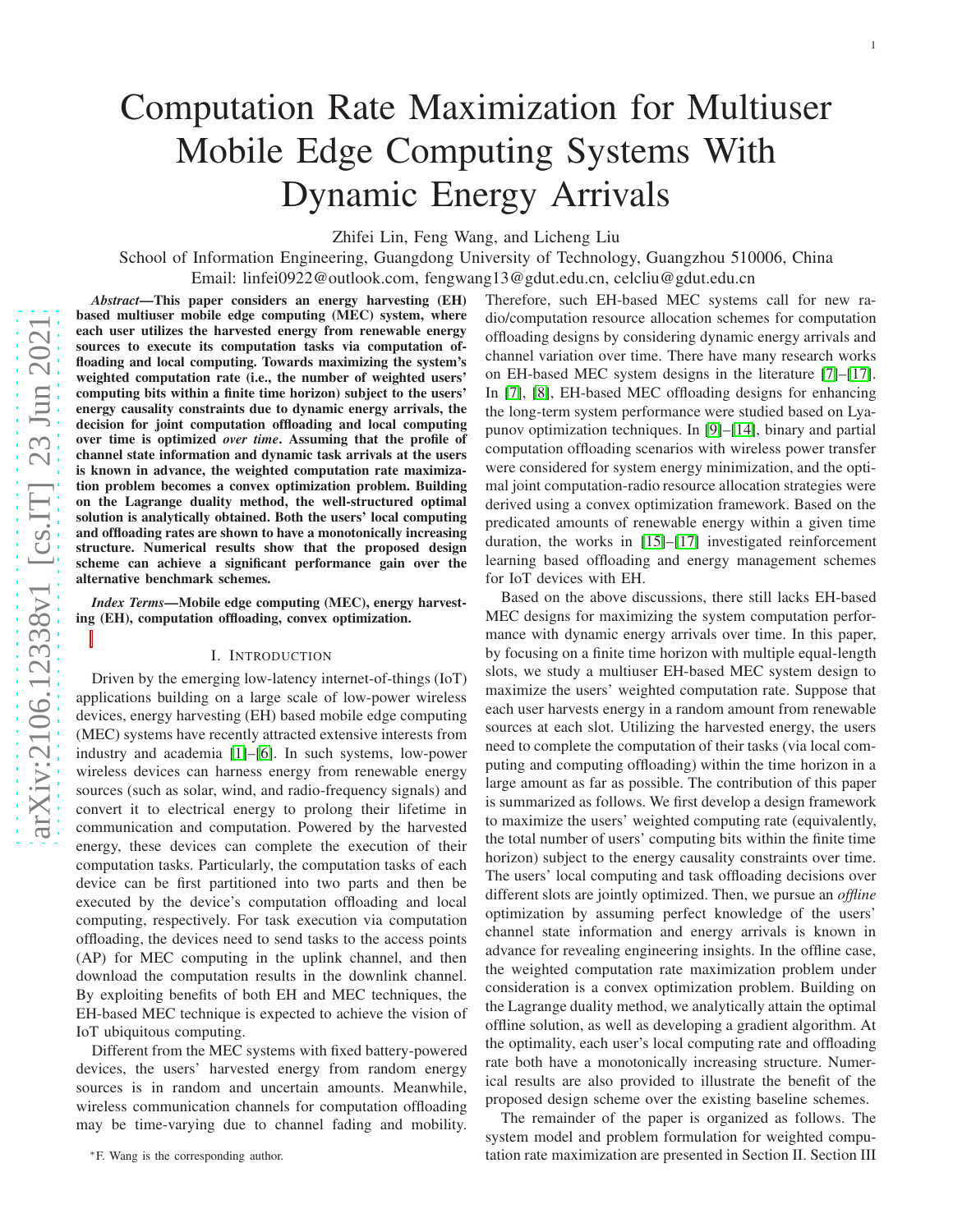

<span id="page-1-0"></span>Fig. 1. System model with dynamic energy arrivals at multiple users.

analytically obtains the optimal offline solution. Numerical results are provided to evaluate the proposed scheme in Section IV, followed by the conclusion in Section V.

#### II. SYSTEM MODEL AND PROBLEM FORMULATION

# *A. System Model*

As shown in Fig. [1,](#page-1-0) we consider a multiuser EH-based MEC system, where an MEC server is deployed within the AP and each user harvested energy from renewable sources in random amount. We consider a time horizon of length  $T > 0$ , which consists of N equal-length time slots. Powered by the harvested energy, user  $k \in \mathcal{K} \triangleq \{1, ..., K\}$  can execute its partitionable computation tasks via local computing and performing task offloading to the AP for MEC execution [\[10\]](#page-4-8).

First, we consider the users' energy consumption in performing local computing by themselves. Denote by  $\ell_{k,n}^{\text{loc}}$  the number of task input-bits to be executed by user  $k$ 's local computing within slot  $n \in \mathcal{N} \triangleq \{1, ..., N\}$ . Based on the dynamic voltage and frequency scaling (DVFS) technique for CPU  $[1]-[3]$  $[1]-[3]$  $[1]-[3]$ , user  $k$ 's CPU frequency to execute each CPU cycle can then be adjusted as  $C_k \ell_{k,n}^{\text{loc}}/\tau$  for the execution of a number of  $\ell_{k,n}^{\text{loc}}$  task input-bits at slot *n*, where  $\tau = T/N$  and  $C_k$  denotes the CPU cycle number to compute one task inputbit at user k's CPU. At slot  $n \in \mathcal{N}$ , the amount of energy consumed by user  $k$ 's local computing is then written as

$$
E_{k,n}^{\text{loc}} = C_k \ell_{k,n}^{\text{loc}} \gamma_k \left(\frac{C_k \ell_{k,n}^{\text{loc}}}{\tau}\right)^2 = \frac{\gamma_k C_k^3 (\ell_{k,n}^{\text{loc}})^3}{\tau^2}, \ \forall k \in \mathcal{K}, \ (1)
$$

where  $\gamma_k$  denotes a constant effective capacitance coefficient of user  $k$ 's CPU [\[1\]](#page-4-0).

Then, we consider the users' energy consumption in performing task offloading to the AP. Let  $\ell_{k,n}^{\text{off}}$  denote the number of task input-bits offloaded from user  $k \in \mathcal{K}$  to the AP at slot  $n \in \mathcal{N}$ . Denote by  $h_{k,n} > 0$  the offloading channel power gain from user  $k$  to the AP at slot  $n$ . It is assumed that  ${h_{k,n}}$  are globally available in this multiuser MEC system e.g., via a pilot-based channel estimation methods. At slot  $n$ , the achievable transmission rate (in bits/second) for user  $k$  to offload tasks to the AP is given by  $r_{k,n} = B \log_2\left(1 + \frac{p_{k,n} h_{k,n}}{\sigma_0^2}\right)$ ,  $\forall n \in \mathcal{N}$ , where  $p_{k,n}$  represents user k's transmit power at slot *n*, *B* is the bandwidth, and  $\sigma_0^2$  is the zero-mean additive white Gaussian noise (AWGN) variance at the AP receiver. As such, it yields that  $\ell_{k,n}^{\text{off}} = r_{k,n}\tau$ ,  $\forall k \in \mathcal{K}, n \in \mathcal{N}$ . At slot  $n \in \mathcal{N}$ , the amount of energy consumed by user  $k$  in performing task offloading to the AP is given by

$$
E_{k,n}^{\text{off}} = \tau p_{k,n} = \frac{\sigma_0^2 \tau}{h_{k,n}} \left( 2^{\frac{\ell_{k,n}^{\text{off}}}{\tau B}} - 1 \right), \ \forall k \in \mathcal{K}.
$$
 (2)

Next, we model the energy causality constraints for the users due to energy harvesting based on renewable sources. Specifically, the cumulative amount of energy consumed by user  $k$  in performing local computing and offloading at slot  $n$  is no more than that of its harvested energy until this slot n. Let  $E_{k,n}$  denote the amount of energy harvested by user k at the beginning of slot  $n \in \mathcal{N} \setminus \{N\}$ . It is assumed that the rechargeable battery's capacity of each user is sufficiently large, such that all the harvested energy can be safely stored. Consider the energy harvested by each user at a current slot can be immediately utilized in the next slots. As a result, the energy causality constraints at user  $k \in \mathcal{K}$  are expressed as

<span id="page-1-1"></span>
$$
\sum_{j=1}^{n} E_{k,j}^{\text{loc}} + \sum_{j=1}^{n} E_{k,j}^{\text{off}} \le E_{k,0} + \sum_{j=1}^{n-1} E_{k,j}, \ \forall n \in \mathcal{N}, \quad (3)
$$

where  $E_{k,0} > 0$  denotes user k's initial amount of energy stored in its rechargeable battery before energy harvesting.

### *B. Problem Formulation*

In this paper, our objective is to maximize the  $K$  users' weighted computation rate under the energy causality constraints  $(3)$  over the N slots. This corresponds to maximizing the weighted number of task input-bits executed by all the users within the finite horizon. We jointly optimize the number of task input-bits for local computing and task offloading per slot at the users. Let  $\omega_k > 0$  denote the computation weight of user  $k$ , which characterizes user  $k$ 's priority or preference. Therefore, the weighted computation rate maximization problem under consideration is formulated as

<span id="page-1-2"></span>
$$
\text{(P1)}: \max_{\{\ell_{k,n}^{\text{loc}}\geq 0, \ \ell_{k,n}^{\text{eff}}\geq 0\}} \sum_{k=1}^{K} \sum_{n=1}^{N} \omega_k(\ell_{k,n}^{\text{loc}} + \ell_{k,n}^{\text{off}}) \tag{4a}
$$
\n
$$
\text{s.t. } \sum_{j=1}^{n} E_{k,j}^{\text{loc}} + \sum_{j=1}^{n} E_{k,j}^{\text{off}} \leq E_{k,0} + \sum_{j=1}^{n-1} E_{k,j},
$$
\n
$$
\forall k \in \mathcal{K}, n \in \mathcal{N}, \quad \text{(4b)}
$$

where the energy causality constraints in [\(4b](#page-1-2)) specify that the cumulative energy amount at each slot used for both local computing and offloading must be less than or equal to that of energy available (including the harvested and initial energy) for each user. Note that both the profiles  $\{h_{k,n}, E_{k,n}\}_{n=1}^N$  of channel state information (CSI) and energy state information (ESI) are not necessarily obtained for each user  $k \in \mathcal{K}$ . As such, problem (P1) is difficult to solve. To reveal the optimal decisions for task execution over time, we consider the offline case when the CSI/ESI profile  $\{h_{k,n}, E_{k,n}\}\$ is known in advance. In the offline case, (P1) is a convex optimization problem, and can then be efficiently solved by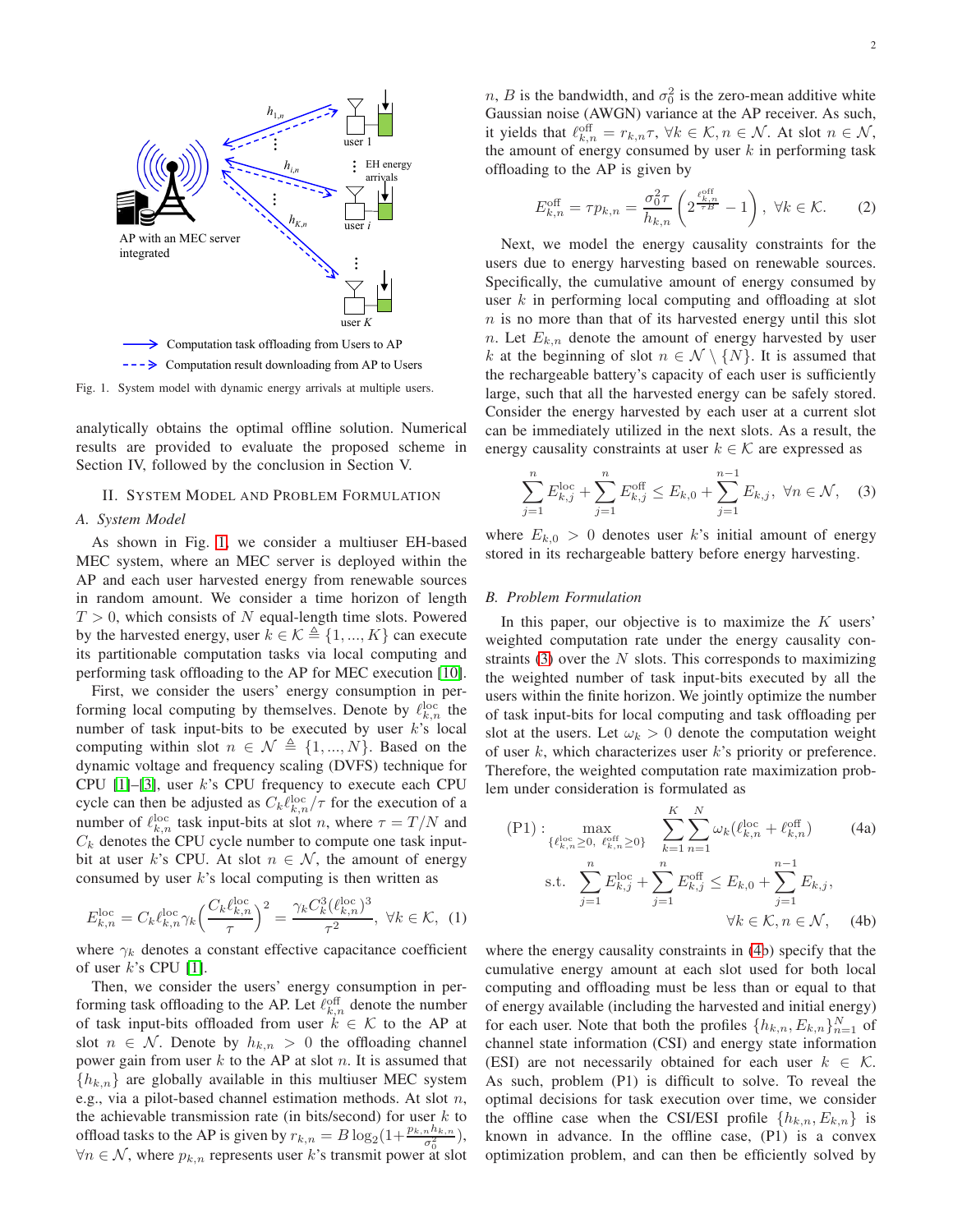generic convex solvers (e.g., CVX toolbox) [\[20\]](#page-4-10). Alternatively, we next employ the Lagrangian duality method to analytically attain the optimal solution of problem (P1).

# III. OPTIMAL OFFLINE SOLUTION TO PROBLEM (P1)

In this section, we present the optimal offline solution of (P1) based on the celebrated Lagrange duality method [\[20\]](#page-4-10).

# *A. Lagrange Dual Problem of (P1)*

Let  $\mu_{k,n} \geq 0$  denote the non-negative Lagrange multiplier associated with the  $(k, n)$ -th constraint in [\(4b](#page-1-2)),  $\forall k \in \mathcal{K}$ ,  $n \in$ N. The *partial* Lagrangian of problem (P1) is given by [\[20\]](#page-4-10)

$$
\mathcal{F}(\{\ell_{k,n}^{\text{loc}}, \ell_{k,n}^{\text{off}}, \mu_{k,n}\}) = \sum_{k=1}^{K} \sum_{n=1}^{N} \omega_k (\ell_{k,n}^{\text{loc}} + \ell_{k,n}^{\text{off}})
$$
  
+ 
$$
\sum_{k=1}^{K} \sum_{n=1}^{N} \mu_{k,n} \left( E_{k,0} + \sum_{j=1}^{n-1} E_{k,j} - \sum_{j=1}^{n} \frac{\gamma_k C_k^3 (\ell_{k,j}^{\text{loc}})^3}{\tau^2} - \sum_{j=1}^{n} \frac{\sigma_0^2 \tau}{h_{k,n}} (2^{\frac{\ell_{k,j}^{\text{off}}}{\tau B}} - 1) \right)
$$
  
= 
$$
\sum_{k=1}^{K} \sum_{n=1}^{N} \left( \omega_k \ell_{k,n}^{\text{loc}} - \left( \sum_{j=n}^{N} \mu_{k,j} \right) \frac{\gamma_i C_k^3 (\ell_{k,n}^{\text{loc}})^3}{\tau^2} \right)
$$
  
+ 
$$
\sum_{k=1}^{K} \sum_{n=1}^{N} \left( \omega_k \ell_{k,n}^{\text{off}} - \left( \sum_{j=n}^{N} \mu_{k,j} \right) \frac{\sigma_0^2 \tau}{h_{k,n}} (2^{\frac{\ell_{k,n}^{\text{off}}}{\tau B}} - 1) \right)
$$
  
+ 
$$
\sum_{k=1}^{K} \sum_{n=1}^{N} \mu_{k,n} E_{k,0} + \sum_{k=1}^{K} \sum_{n=1}^{N-1} \left( \sum_{j=n+1}^{N} \mu_{k,j} \right) E_{k,n}.
$$
 (5)

Based on [\(5\)](#page-2-0), the Lagrange dual problem associated with (P1) is obtained as

$$
(D1): \min_{\{\mu_{k,n}\geq 0\}} \mathcal{G}(\{\mu_{k,n}\}),\tag{6}
$$

where the so-called dual function  $\mathcal{G}(\{\mu_{k,n}\})$  is defined as the maximum value of  $\mathcal{F}(\{\ell_{k,n}^{\text{loc}}, \ell_{k,n}^{\text{off}}, \mu_{k,n}\})$  over the primal variables  $(\{\ell_{k,n}^{\text{loc}}, \ell_{k,n}^{\text{off}}\})$  [\[20\]](#page-4-10), i.e.,

$$
\mathcal{G}(\{\mu_{k,n}\}) \triangleq \max_{\{\ell_{k,n}^{\text{loc}} \geq 0, \ \ell_{k,n}^{\text{off}} \geq 0\}} \mathcal{F}(\{\ell_{k,n}^{\text{loc}}, \ell_{k,n}^{\text{off}}, \mu_{k,n}\}). \tag{7}
$$

In the following, we solve problem (P1) by first Obtaining  $\mathcal{G}(\{\mu_{k,n}\})$  in (5) under given  $\mu_{k,n} \geq 0$ ,  $\forall k \in \mathcal{K}$ ,  $n \in \mathcal{N}$ , and then solving problem (D1) to find the optimal  $\mu_{k,n}$ . Denote by  $(\{\ell_{k,n}^{\text{loc}})^\ast, (\ell_{k,n}^{\text{off}})^\ast\})$  the optimal solution of [\(7\)](#page-2-1) under given  $\mu_{k,n} \geq 0$ , and let  $(\{(\ell_{k,n}^{\text{loc}})^{\text{opt}}, (\ell_{k,n}^{\text{off}})^{\text{opt}}\})$  and  $\{\mu_{k,n}^{\text{opt}}\}$  denote the optimal primal and dual solutions for (P1) and (D1), respectively.

# *B. Dual Decomposition and Evaluation of*  $\mathcal{G}(\{\mu_{k,n}\})$

First, we evaluate the dual function  $\mathcal{G}(\{\mu_{k,n}\})$  in [\(7\)](#page-2-1) under the given  $\{\mu_{k,n} \geq 0\}$ . Note that dual problem [\(7\)](#page-2-1) can be decomposed into 2KN univariate subproblems as follows.

$$
\max_{\ell_{k,n}^{\text{loc}} \ge 0} \omega_k \ell_{k,n}^{\text{loc}} - \left(\sum_{j=n}^{N} \mu_{k,j}\right) \frac{\gamma_k C_k^3(\ell_{k,n}^{\text{loc}})^3}{\tau^2} \tag{8}
$$

$$
\omega_k \ell_{k,n}^{\text{off}} - \left(\sum^N \mu_{k,j}\right) \frac{\sigma_0^2 \tau}{h} \left(2^{\frac{\ell_{k,n}^{\text{off}}}{\tau B}} - 1\right),\qquad(9)
$$

<span id="page-2-4"></span><span id="page-2-3"></span> $h_{k,n}$ 

where  $k \in \mathcal{K}$  and  $n \in \mathcal{N}$ . Before solving problem in [\(8\)](#page-2-2) and [\(9\)](#page-2-3), we establish the following lemma.

 $j=n$ 

 $\max_{\substack{\ell \text{off} \\ k,n \geq 0}}$ 

*Lemma* 3.1 (*Positivity of*  $\mu_{k,N}$ ): At the optimality of dual problem (D1), there always exists a positive Lagrange multiplier  $\mu_{k,N}$  for  $k \in \mathcal{K}$ , i.e.,  $\mu_{k,N} > 0$ .

*Proof:* Lemma [3.1](#page-2-4) can be verified by checking the complementary slackness conditions, i.e.,

$$
\mu_{k,N}\Big(E_{k,0} + \sum_{j=1}^{n-1} E_{k,n} - \sum_{j=1}^n E_{k,j}^{\text{loc}} - \sum_{j=1}^n E_{k,j}^{\text{off}}\Big) = 0, \forall k \in \mathcal{K}.
$$

In order to maximize the weighted number of computation task input-bits across the users for problem (P1), by contradiction it shows that the  $N$ -th energy causality constraint [\(4b](#page-1-2)) for each user  $k \in \mathcal{K}$  must be active at the optimality; i.e., it always holds that  $\sum_{j=1}^{N} E_{k,j}^{\text{loc}} + \sum_{j=1}^{N} E_{k,j}^{\text{off}} = E_{k,0} + \sum_{j=1}^{N-1} E_{k,j}$  for all  $k \in \mathcal{K}$ . Therefore, one can always set  $\mu_{k,N} > 0$  without violating the complementary slackness conditions. L

Based on Lemma [3.1,](#page-2-4) it yields that  $\sum_{j=n}^{N} \mu_{k,n} > 0$ ,  $\forall k \in \mathcal{K}, n \in \mathcal{N}$ . As a result, all the objective functions in problems [\(8\)](#page-2-2) and [\(9\)](#page-2-3) are convex and bounded above. Based on the Karush-Kuhn-Tucker (KKT) conditions [\[20\]](#page-4-10), we explicitly obtain their optimal  $(\ell_{k,n}^{\text{loc}})^*$  and  $(\ell_{k,n}^{\text{off}})^*$ , respectively, as stated in the following proposition.

<span id="page-2-6"></span><span id="page-2-0"></span>*Proposition* 3.1 (Primal Solution  $(\{(\ell_{k,n}^{\text{loc}})^*, (\ell_{k,n}^{\text{off}})^*\})$  of [\(7\)](#page-2-1)): For any given  $\{\mu_{k,n} \geq 0\}$ , the optimal number of task input-bits  $\{(\ell_{k,n}^{\text{loc}})^*\}$  for local computing for [\(8\)](#page-2-2) and  $\{(\ell_{k,n}^{\text{off}})^*\}$ for task offloading for [\(9\)](#page-2-3) are

<span id="page-2-5"></span>
$$
(\ell_{k,n}^{\text{loc}})^* = \sqrt{\frac{\omega_k \tau^2}{3\left(\sum_{j=n}^N \mu_{k,j}\right) \gamma_k C_k^3}}
$$
(10a)

$$
(\ell_{k,n}^{\text{off}})^* = \tau B \log_2 \left( \frac{\omega_k B h_{k,n}}{\left(\sum_{j=n}^N \mu_{k,j}\right) \sigma_0^2 \ln 2} \right). \tag{10b}
$$

*Proof:* The optimal  $\{(\ell_{k,n}^{\text{loc}})^*\}$  and  $\{(\ell_{k,n}^{\text{off}})^*\}$  are obtained by setting the first-order derivative conditions for the objective functions in [\(8\)](#page-2-2) and [\(9\)](#page-2-3) to be zero, respectively.

<span id="page-2-2"></span><span id="page-2-1"></span>*Remark* 3.1: From [\(10\)](#page-2-5), due to the nonnegativity of  $\{\mu_{k,n}\},$ it follows that the term  $\sum_{j=n}^{N} \mu_{k,j}$  decreases with the increasing of slot index n, i.e.,  $\sum_{j=1}^{N} \mu_{k,j} \ge \sum_{j=2}^{N} \mu_{k,j} \ge ... \ge$  $\sum_{j=N-1}^{N} \mu_{k,j} \ge \sum_{j=N}^{N} \mu_{k,j}$ . Therefore, the optimal number of task input-bits by each user's local computing and offloading (under constant channel power gains) are *monotonically increasing* over time, respectively; i.e,  $(\ell_{k,1}^{\text{loc}})^* \leq ... \leq (\ell_{k,N}^{\text{loc}})^*$ and  $(\ell_{k,1}^{\text{off}})^* \leq ... \leq (\ell_{k,N}^{\text{off}})^*$ ,  $\forall k \in \mathcal{K}$ . In order for exploiting the available energy to maximize the executed number of task input-bits, each user should execute its computation tasks as evenly as possible in amount within the horizon. Since a large amount of available energy will be accumulated for each user as time goes on, each user should execute an increasing number of computation task input-bits over time. This monotone structure is also reminiscent of the staircase power allocation strategy in EH-based communication systems for throughput maximization [\[18\]](#page-4-11), [\[19\]](#page-4-12).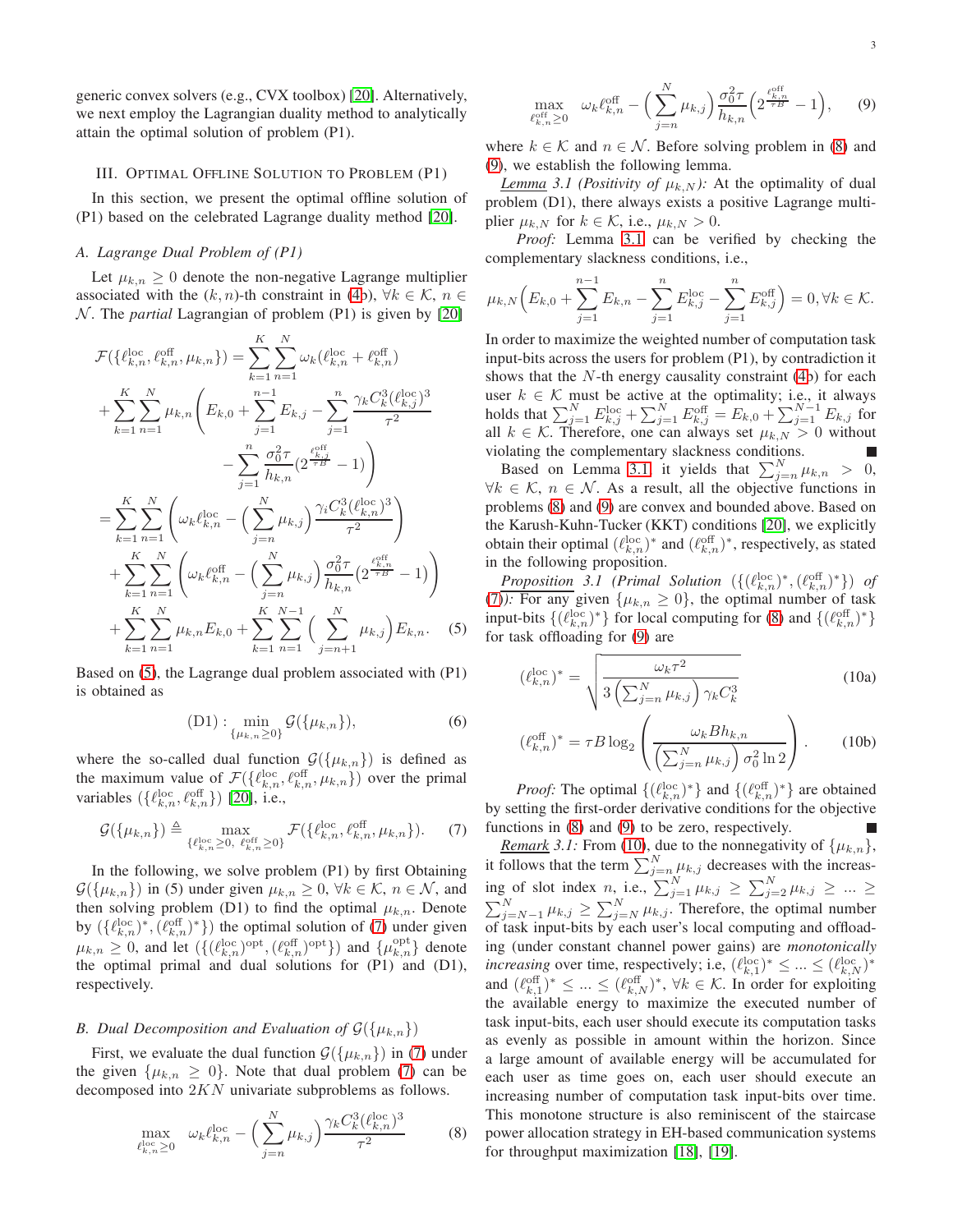# *C. Obtaining Optimal*  $\{\mu_{k,n}^{\text{opt}}\}$  *to Minimize*  $\mathcal{G}(\{\mu_{k,n}\})$

With  $(\{(\ell_{k,n}^{\text{loc}})^*, (\ell_{k,n}^{\text{off}})^*\})$  obtained, we next solve the dual problem (D1) to minimize  $\mathcal{G}(\{\mu_{k,n}\})$ . Note that  $\mathcal{G}(\{\mu_{k,n}\})$  is a convex and differentiable function in general. Therefore, we use an iterative gradient method to find the optimal  $\{\mu_{k,n}^{\text{opt}}\}$  for problem (D1) [\[21\]](#page-4-13). Specifically, we update the dual variables  $\{\mu_{k,n}\}\$ according to

$$
\mu_{k,n}^{(q+1)} = \left(\mu_{k,n}^{(q)} - \eta_k^{(q)} g_{k,n}(\mu_{k,n}^{(q)})\right)^+, \tag{11}
$$

where  $\mu_{k,n}^q$  denotes the dual variable at the qth iteration,  $g_{k,n}(\mu_{k,n}^{(q)}) \triangleq E_{k,0} + \sum_{j=1}^{n-1} E_{k,j} - \sum_{j=1}^{n}$  $\gamma_k C_k^3 (\ell_{k,j}^{\mathrm{loc}})^3$  $rac{\tau^{k}(j)}{\tau^{2}}$  –  $\sum_{j=1}^n$  $\sigma_0^2 \tau$  $\frac{\sigma_0^2 \tau}{h_{k,n}} (2^{\frac{\ell_{k,j}^{\text{off}}}{\tau B}} - 1)$  is the gradient of  $\mathcal{G}(\{\mu_{i,n}\})$  with respect to  $\mu_{k,n}^{(q)}$ , and  $\eta_k^{(q)} > 0$  is the qth iterative step size. When the difference between two consecutively iterated dual function values is smaller than a certain threshold, the iteration procedure of the gradient method will terminate and the current updated dual variables  $\{\mu_{k,n}\}$  are chosen as the optimal dual solution  $\{\mu_{k,n}^{\text{opt}}\}.$ 

# D. Finding Optimal  $(\{(\ell_{k,n}^{\text{loc}})^{\text{opt}}, (\ell_{k,n}^{\text{off}})^{\text{opt}}\})$  for  $(PI)$

With  $\{\mu_{k,n}^{\text{opt}}\}$  obtained, we proceed to find the optimal solution  $(\{(\ell_{k,n}^{\text{loc}})^{\text{opt}}, (\ell_{k,n}^{\text{off}})^{\text{opt}}\})$  to problem (P1). Replacing  $\{\mu_{k,n}\}\right\}$  with  $\{\mu_{k,n}^{\text{opt}}\}\right)$  in Proposition [3.1,](#page-2-6) we obtain the optimal  $(\{(\ell_{k,n}^{\text{loc}})^{\text{opt}}, (\ell_{k,n}^{\text{off}})^{\text{opt}}\})$  for problem (P1).

In summary, Algorithm 1 is presented for optimally solving the weighted computation rate maximization problem (P1).

# Algorithm 1 for Optimally Solving Problem (P1)

- 1: **Initialization:** Given initial dual variable  $\mu_{k,n}^{(0)} > 0$ ,  $\forall k \in$  $\mathcal{K}, n \in \mathcal{N}$  and the prescribed accuracy  $\epsilon$ , and set iteration number  $q = 0$  and step size  $\eta_k^{(0)} = 1$ .
- 2: Repeat:
	- For each user  $k \in \mathcal{K}$  and each slot  $n \in \mathcal{N}$ , obtain  $(\ell_{k,n}^{\text{loc}})^*$  and  $(\ell_{k,n}^{\text{off}})^*$ ) by Proposition [3.1](#page-2-6) with  $\mu_{k,n} \geq 0$ ;
	- Obtain the gradient  $g(\mu_{k,n}^{(q)}) \leftarrow E_{k,0} + \sum_{j=1}^{n-1} E_{k,j}$   $\sum_{j=1}^n$  $\gamma_k C_k^3 (\ell_{k,j}^{\mathrm{loc}})^3$  $\frac{\sum_{j=1}^{n} (l_{k,j}^{\text{loc}})^3}{\tau^2} - \sum_{j=1}^{n}$  $\sigma_0^2 \tau$  $\frac{\sigma_0^2 \tau}{h_{k,n}} (2^{\frac{\ell_{k,j}^{\text{off}}}{\tau B}} - 1)$  at the point  $\mu_{k,n}^{(q)},\, \forall k,n;$
	- Update the dual variables  $\mu_{k,n}^{(q+1)} \leftarrow (\mu_{k,n}^{(q)} \eta_k^{(q)}$  $\int_k^{(q)} g_{k,n}(\mu_{k,n}^{(q)})\Big)^+$  by [\(11\)](#page-3-0);

• Set 
$$
q \leftarrow q + 1
$$
 and  $\eta_k^{(q)} \leftarrow 1/q$ ;

3: Until  $\left| \mathcal{G}(\{\mu_{k,n}^{(q)}\}) - \mathcal{G}(\{\mu_{k,n}^{(q-1)}\}) \right| / \mathcal{G}(\{\mu_{k,n}^{(q)}\}) < \epsilon.$ 

- 4: Set  $\mu_{k,n}^{(\text{opt})} \leftarrow \mu_{k,n}^{(q)}, \forall k \in \mathcal{K}, n \in \mathcal{N};$
- 5: **Output:** Obtain  $(\ell_{k,n}^{\text{loc}})^\text{opt}$  and  $(\ell_{k,n}^{\text{off}})^\text{opt}$  by replacing  $\mu_{k,n}$ with  $\mu_{k,n}^{(\text{opt})}$  in Proposition [3.1.](#page-2-6)

## IV. NUMERICAL RESULTS

In this section, we numerically gauge the proposed scheme for multiuser EH-based MEC system. We include the following three baseline schemes for performance comparison.



<span id="page-3-0"></span>Fig. 2. The total number of users' executed task input-bits versus  $N$ .

- <span id="page-3-1"></span>• *Equal-Energy Allocation Scheme:* The amount of energy harvested at each slot is divided into two identical parts for local computing and offloading, respectively; i.e.,  $E_{k,n}^{\rm loc} = E_{k,n}^{\rm off} = E_{k,n}/2, \,\forall k \in \mathcal{K},\, n \in \mathcal{N} \setminus \{N\}.$
- *Local Computing Only Scheme:* The amount of harvested energy is used for the users' local computing; i.e., it corresponds to (P1) with  $\ell_{k,n}^{\text{off}} = 0, \forall k \in \mathcal{K}, n \in \mathcal{N}$ .
- *Full Offloading Scheme:* The amount of harvested energy is used for the users' task offloading towards the AP; i.e., it corresponds to (P1) with  $\ell_{k,n}^{\text{loc}} = 0, \forall k \in \mathcal{K}, n \in \mathcal{N}$ .

In the simulations, we set the initial amount of energy to be  $E_{k,0} = 0.3$  Joule,  $\forall k \in \mathcal{K}$ . The amount of each user's harvested energy at slot  $n$  is set to be distributed with a uniform distribution  $E_{k,n} \in \mathcal{U}[0, E_0]$ , where  $E_0 = 1$ Joule and  $n \in \mathcal{N} \setminus \{N\}$ . We set the horizon duration as  $T = 0.2$  sec and the user weight as  $\omega_k = 1$ ,  $\forall k \in \mathcal{K}$ , unless specified otherwise. For local computing, we set the CPU switch capacitance coefficient and the number of CPU cycles for executing one task input-bit as  $\gamma_k = 10^{-28}$  and  $C_k = 500$ , respectively. The AP receiver noise power is  $\sigma_0^2 = 10^{-9}$  Watt. For computation offloading, the bandwidth is set as  $B = 2$  MHz, and the channel power gain is set as  $h_{k,n} = \gamma_0 d_k^{-3.5} |\bar{h}_{k,n}|^2$ , where  $\bar{h}_{k,n} \sim \mathcal{CN}(0, 1)$  captures the small-scale fading effect,  $\gamma_0 = -50$  dBm denotes the reference pathloss at one meter, and  $d_k$  denotes the distance between user  $k \in \mathcal{K}$  to the AP.

Fig. [2](#page-3-1) shows the total number of the  $K$  users' computing bits versus the slot number N, where  $K = 50$ , the slot duration  $\tau = 0.02$  sec, and  $d_k = 20$  meters,  $\forall k \in \mathcal{K}$ . As N increases, the total number of task input-bits to be executed by the four schemes increases, and the proposed scheme achieves a significant gain over the benchmark schemes. The benchmark equal-energy-allocation scheme is observed to outperform the other two benchmark schemes. It illustrates the importance of simultaneously exploiting the users' local computing and offloading functionalities to enhance the system computation capability. Also, the local-computing-only scheme outperforms the full-offloading scheme at large N values (e.g.,  $N > 20$ ), but it is not true when  $N$  becomes smaller in this setup.

Fig. [3](#page-4-14) shows the total number of executed task input-bits versus the slot duration  $\tau$ , where  $K = 50$ ,  $N = 20$ , and